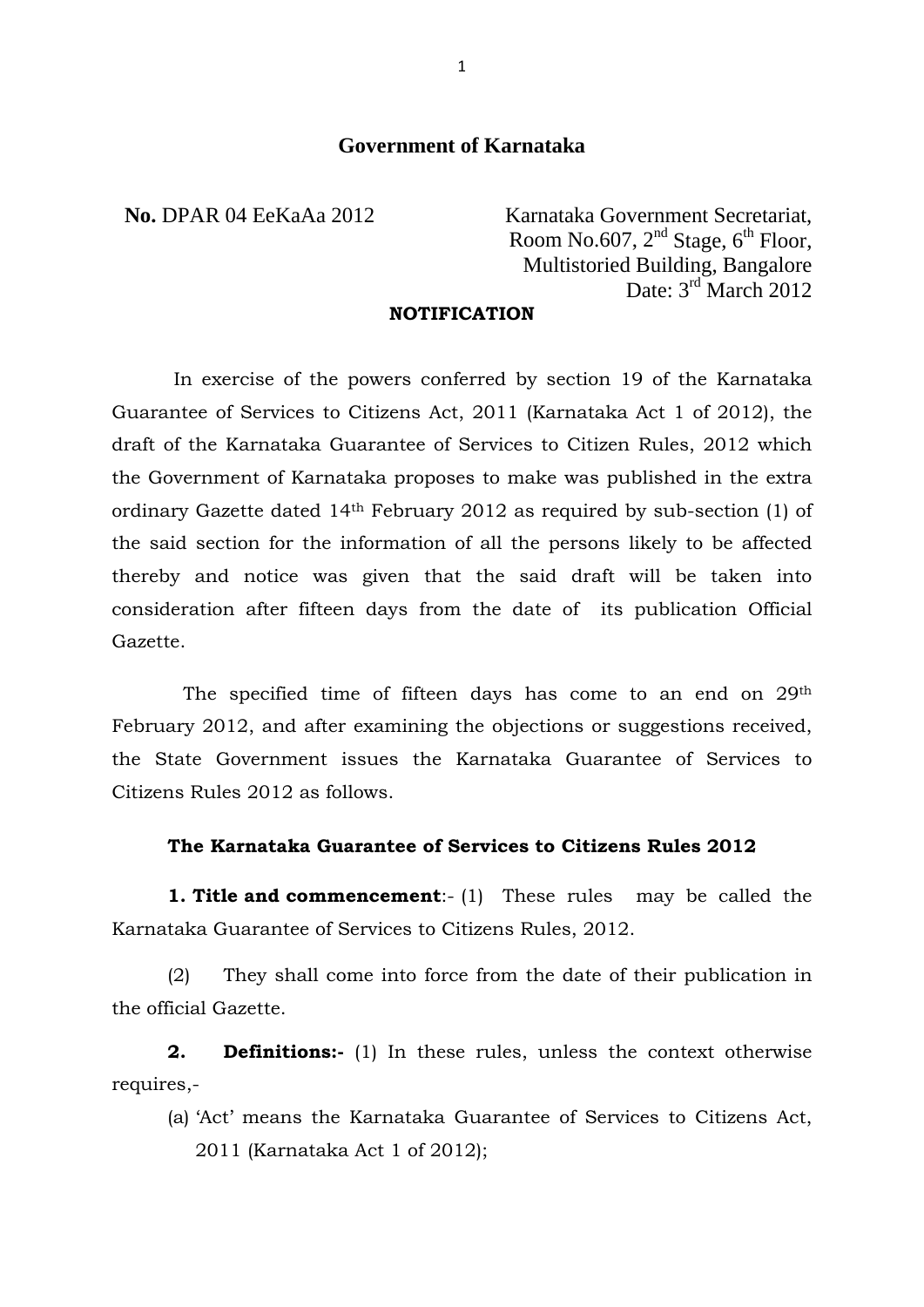(b) 'Form' means form appended to these rules;

(c) 'Section' means section of the Act.

(2) The words and expressions used in these rules but not defined shall have the same meaning assigned to them in the Act.

**3. Display of information on Notice Board.-** (1) Designated Officer and his subordinate public servant of the Public Authority shall, for the convenience of common public, cause to display all relevant information regarding the services available in his office as specified in the Schedule to the Act and Form of application on the notice board. All the necessary documents that are required to be enclosed with the application for receiving the notified services, Check list for documents to be enclosed, prescribed fees, acknowledgement letter to be given compulsorily, reasons for rejection of services, the manner of receiving compensatory cost from the Competent Officer, details as how to contact the Appellate Authority, the procedure for monitoring the status of applications shall be displayed on the Notice Board as per sub-section (2) of section 3 of the Act (Form-A). Such Notice boards shall be exhibited in front of the Office. Sufficient number of copies of the prescribed applications forms be made available in the counters for receiving the applications.

(2) In the event of non-display of such information in the public domain, the competent officer shall take remedial measures though the Designated Officer.

**4. The manner of receiving application and issuing acknowledgement to Applicants:-** (1) The citizen shall apply to the designated Officer for one or more services appended in the Schedule as per prescribed application format along with the documents prescribed in the check-list in the counters for receiving the applications/registered post acknowledgement due/ post/e-mail

2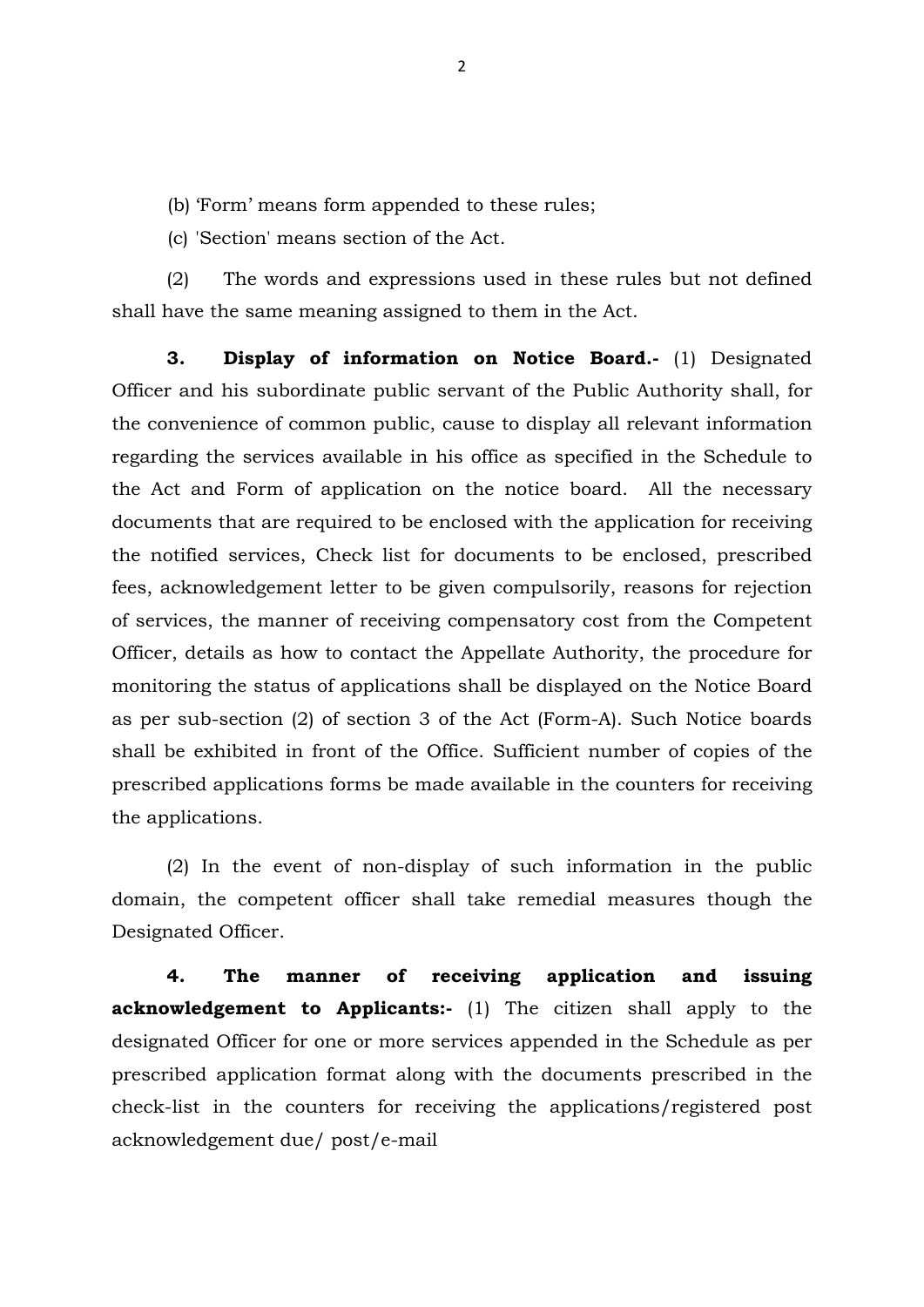(2) The designated officer or authorized person shall upon receipt of the written application or in such Form wherever prescribed, give due acknowledgement to applicant in Form-B. Computerised acknowledgement number shall be given for each application.

(3) In case necessary documents have not been enclosed with the application, then the same shall be clearly mentioned in the acknowledgement and date of delivery shall not be mentioned in such acknowledgements.

(4) Where all the necessary documents have been enclosed with the application and the application is complete in all respects, then the date of delivery shall be mentioned.

**5. Public holidays shall not be included:-** The public holidays shall not be included while calculating the stipulated time limit for delivery of service.

**6. Manner of seeking payment of Compensatory Cost:-** (1)Citizen having applied for citizen related services shall be entitled to seek compensatory cost by submitting a copy of Form-B to the Competent Officer or filing a complaint with the acknowledgement Number through Call Centre.

(2) The Competent Officer shall acknowledge or cause to acknowledge the application for compensatory cost with date and seal.

(3) After receipt of application for compensatory cost, the Competent Officer shall assess the Compensatory Cost entitled to the applicant on the basis of online information and take necessary action to make immediate payment out of the imprest amount of the Office and get the acknowledgement with signature. Thereafter, he shall initiate action to recover the same from the defaulting Public Servant **within 30 days as prsecribed under Section 11 of the Act and within the time limit prescribed in the Schedule.** 

**7. Manner of giving notice.** The Competent Officer shall issue notice to the designated officer or the sub-ordinate official responsible for delay or default in furnishing him the copy of the application on which compensation was paid and call for reasons as to why cost of compensatory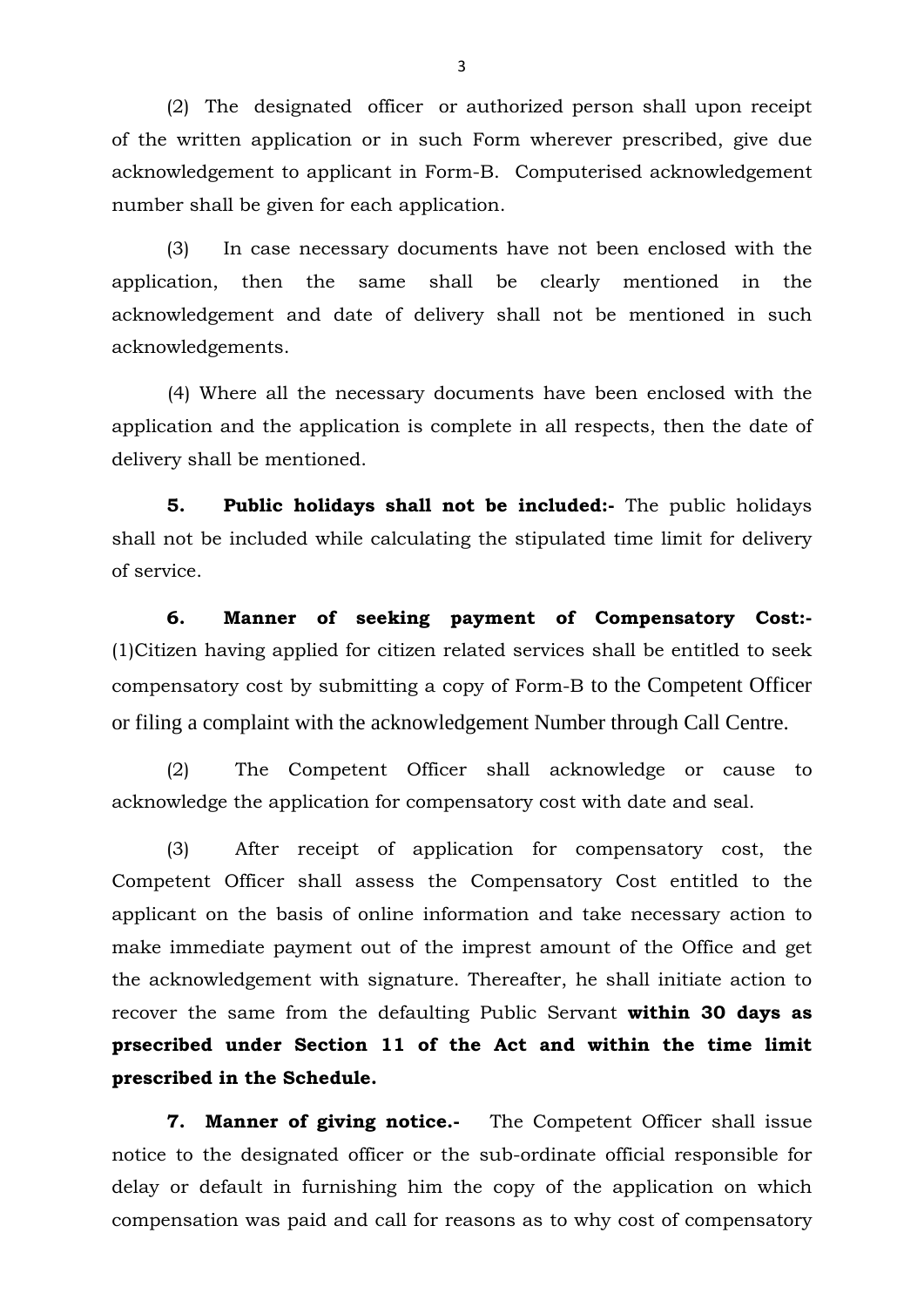cost paid shall not be recovered from him as per Form C. He shall also indicate the time limit within which defaulting or delaying officer or official shall furnish reasons.

**8. Relaxation of Fee:-** No fee shall be levied for appeal to Competent Officer or Appellate Authority.

**9.** Procedure of application to Competent Officer:- Apply to the Competent Officer along with a copy of Form-B /or through Call centre.

**10. Documents to be enclosed with Appeal to the Appellate Authority:-** Shall apply along with form-B.

 The Designated Officer or any public servant aggrieved by the orders of the Competent Officer shall provide proof of deposit of compensatory cost in case of their application for appeal under Section 12. No application shall be accepted without such proof.

**11. Procedure for decision on First or Second Appeal:-** The decision on orders of Designated Officer or Competent Officer shall involve the following steps, namely:-

- (1) Review of concerned documents, public records or their copies;
- (2) In exceptional circumstances, any other officer may be authorized for required investigation;
- (3) The Designated Officer or Competent Officer may be summoned at the time of hearing.

**12. Process of communicating the information on hearing:-**  Information on hearing of the application by Competent Officer or Appellate Authority shall be communicated by the Competent officer or Appellate Authority in one of the following manners, namely:-

- (1) By hand delivery;
- (2) By registered post with acknowledgement receipt; or
- (3) By Telephone/Fax/e-mail/SMS (whatever speedy communication opted by the applicant)
- (4) Information shall be displayed through KGSC software

**13. Individual presence of applicant or Designated officer or Competent officer:-** (1) In all situations, the hearing date shall be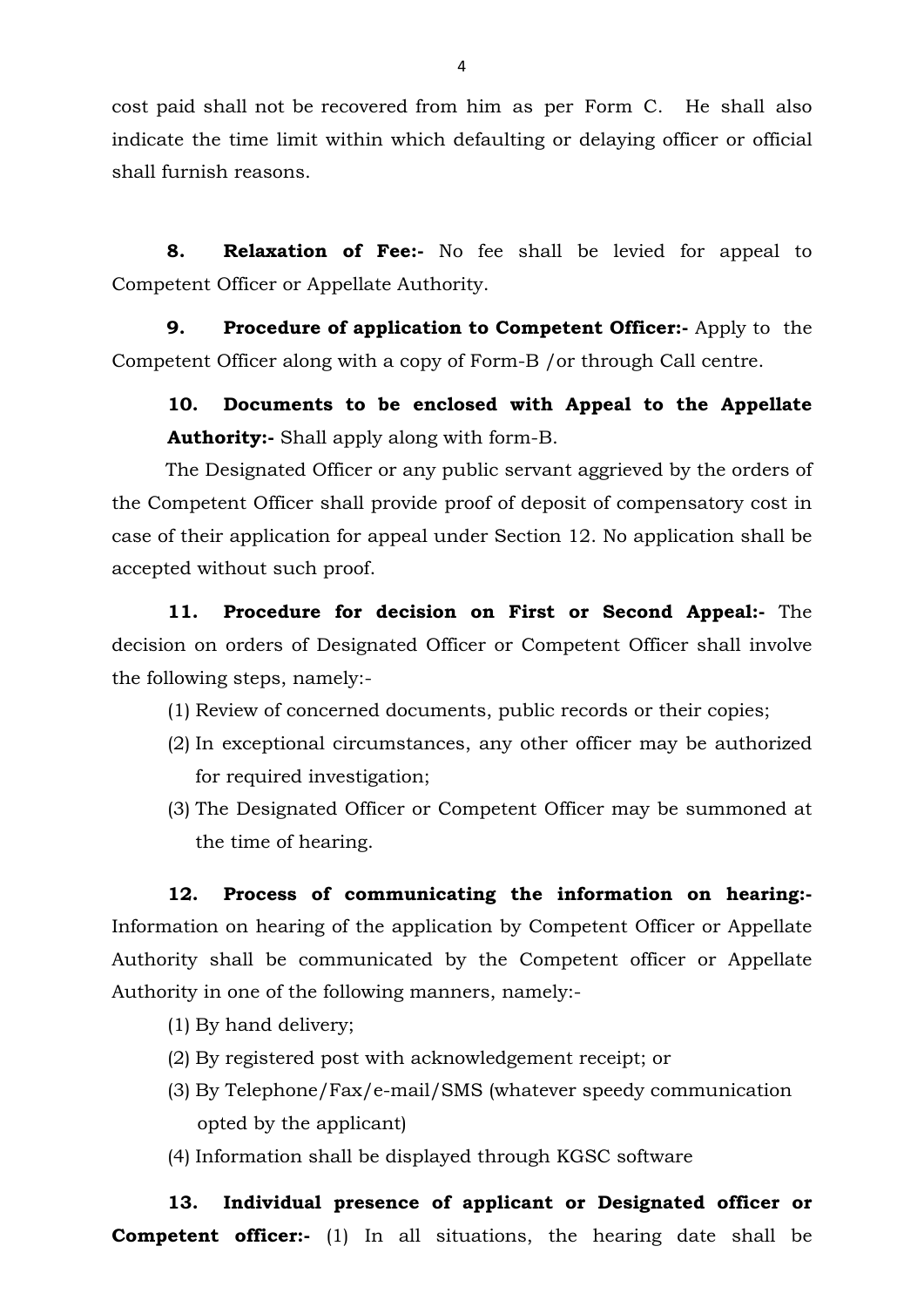communicated to applicant or Designated Officer or Competent Officer as the case may be, at least 7 days in advance.

(2) The applicant or Designated Officer or Competent Officer as the case may be shall make himself or person authorized by him to be present during the hearing.

(3) If any party remains absent on the date of hearing even after the information of hearing being duly informed to him, then, the application may be decided exparte.

**14. Order in Appeal:-** (1) The Competent Officer or Appellate Authority, as the case may be, shall pronounce order in open hearing and it shall be in writing (Form-D).

(2) Copy of appeal order by the Competent Officer shall be given to applicant and Designated Officer within Seven days from date of order.

(3) Copy of appeal order by the Appellate Authority shall be given to applicant, designated officer and competent officer.

(4) In case of imposition of compensatory cost, Competent Officer or Appellate Authority as the case may be, shall mark copy of such order to the concerned Public Authority with instructions to deduct the amount from the salary or honorarium or remuneration, of the Designated Officer or his subordinate public servant or Competent Authority, as the case may be.

(5) In the event of recommendation for departmental enquiry against Designated Officer or his subordinate public servant or the Competent Officer, as the case may be, the Appellate Authority shall send orders issued against him to the concerned Public Authority or Appointing Authority.

15. Recovery of Compensatory Cost:- The Competent Officer shall cause to recover the compensatory cost from the salary or honorarium or remuneration as the case may be, of the Designated Officer or Officers and staff as decided by the Competent Officer or Appellate Authority, upon receipt of copy of order of imposing compensatory cost and shall deposit it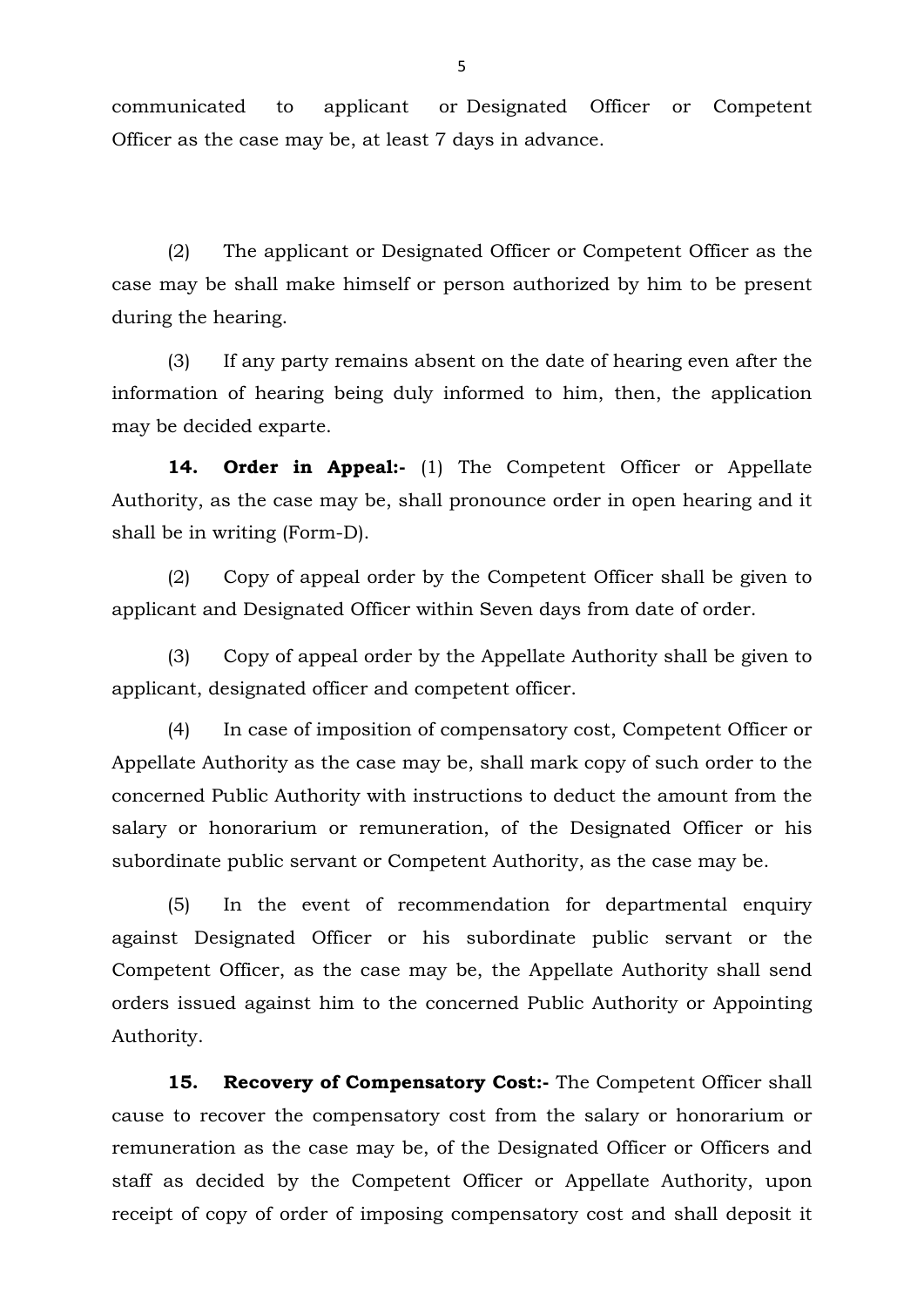under the respective departmental Head of Account and send a copy of challan to the concerned Designated Officer.

**16. Maintenance of records of all disposed cases under the Act:-** The Designated Officer, Competent Officer and Appellate Authority shall maintain records of all the cases in Form E-1, Form E-2 and Form E-3 respectively and specially Form E-I with regard to the action taken in respect of delay/default cases and shall send a periodical report to the Head of the Public Authority. Show cause notice through e-mail in Form E-4 shall be issued to the public servants who have defaulted/delayed in more than 7 cases. Disciplinary action shall be initiated in cases where reasons are not justifiable.

Show Cause notice through e-mail in Form E-5 shall be issued to the Competent Officer/Appellate Authority who have exceeded the time limit. Report of such cases shall be intimated to DPAR in Form E-6 at the end of the month. The Head of the Public Authority shall include the same in its Annual Report. At the end of the year list of officers who have not defaulted shall published and issued with letter of appreciation. (Form E-7)

**17. Dissemination and Training:-** The State Government and the Public Authorities:

- (1) Shall develop and organize campaigns and programmes to advance the understanding of the public, in particular of the disadvantaged communities, as to how to exercise the rights contemplated under this Act;
- (2) Shall provide staff and infrastructure for the effective implementation of the Act;
- (3) To give timely and effective dissemination of accurate information by public authorities about the notified services and timeliness to the citizens and the processes for applications, and
- (4) To train Designated officer, Competent Officer and Appellate Authority, as the case may be, of their duties under the Act;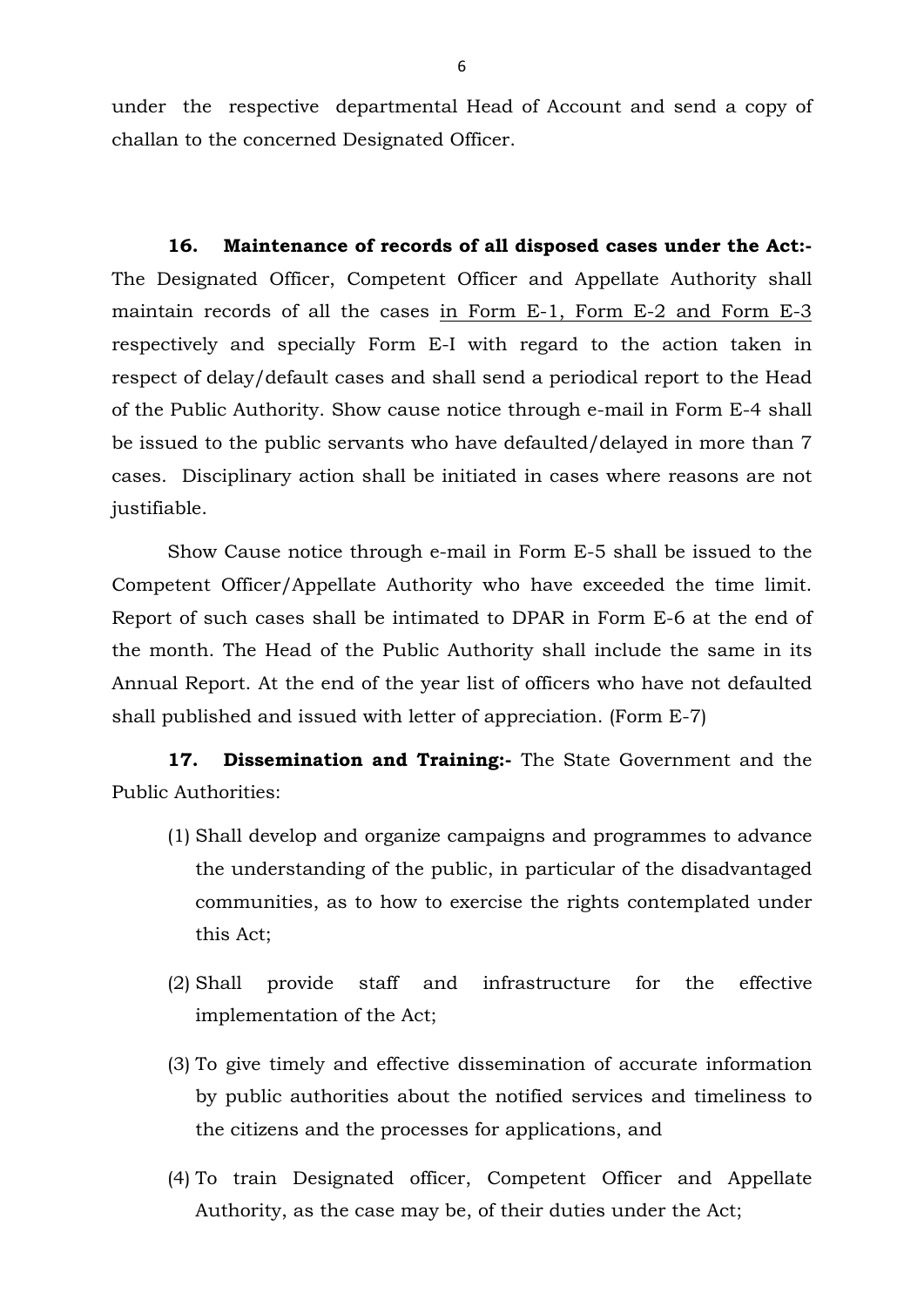- (5) Concerned Departments of the State Government shall frame guidelines containing such information, in an easily comprehensible form and manner, as may reasonably be required by a person who wishes to exercise any right specified under this Act;
- (6) Concerned Departments of the State Government shall, if necessary, update and publish guidelines referred to in sub-rule (5) above at regular intervals which shall, in particular and without prejudice to the generality of sub-rule (5) above, include,-
	- (i) The objects of this Act;
	- (ii) The manner and the form in which request for services shall be made to the designated officer or competent officer;
	- (iii) All remedies in law available regarding a delay or denial of service, including the manner of filing appeals;
	- (iv) Any additional regulations or circulars made or issued in relation to obtaining services in accordance with this Act;

18. Monitoring of Implementation:- The State Government shall introduce a system for centralized monitoring of the timely delivery of notified services, through use of Information and Communication Technologies/E-Governance, and for monitoring various provisions of the Act.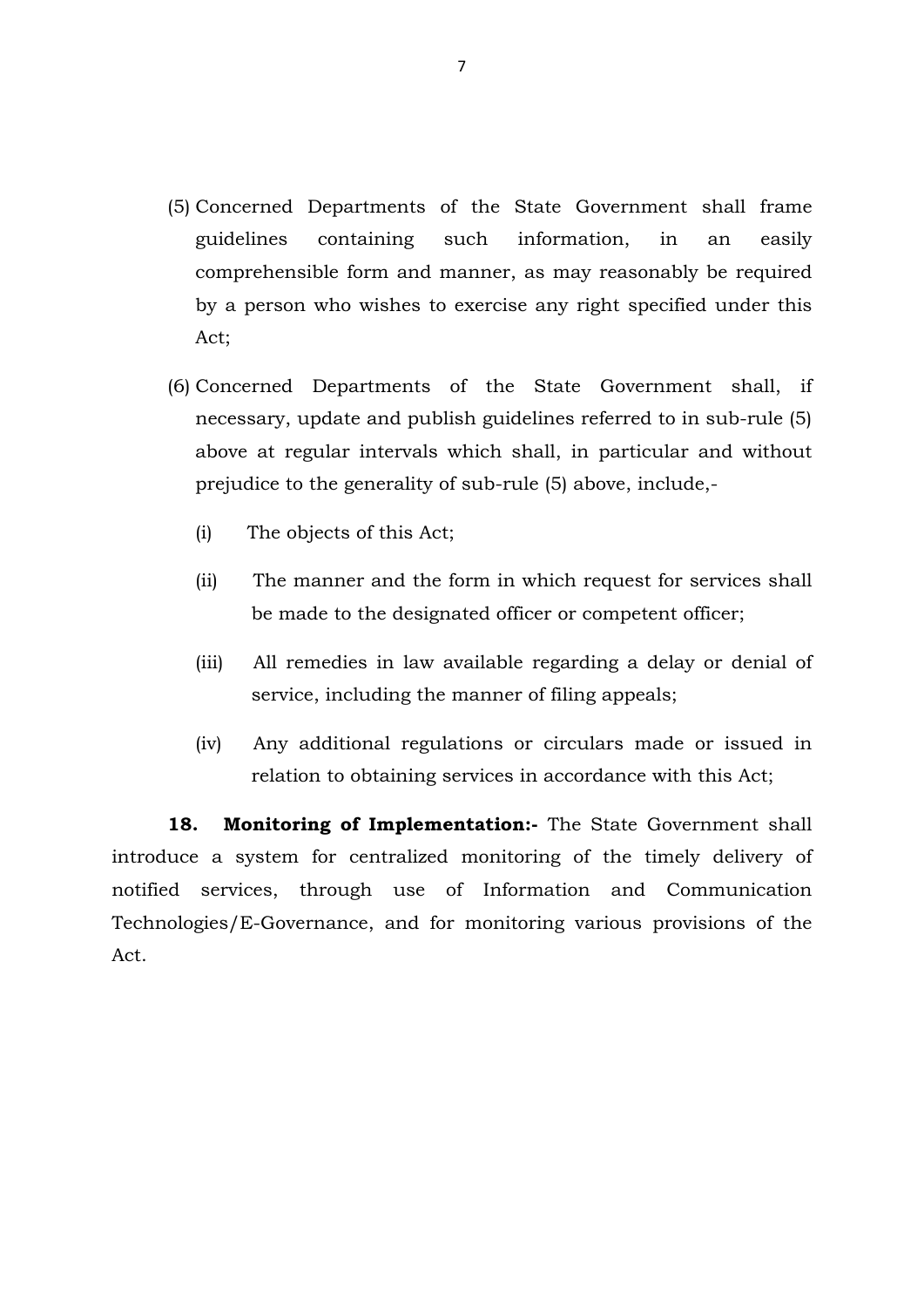**FORM-A (State Emblem)** 

## **SAMPLE DISPLAY BOARD Karnataka Guarantee of Services to Citizens Act – 2011**

 **Name of the Office:** 

 **Nme of the Village/ Taluk / District** 

 **Scheduled Services** 

| SI.<br>No. | List of $ $<br>servic<br>e | Com <sub>[</sub> ]<br>pensat | List of<br>documents<br>ion fee $\vert$ Check list) | Name of the<br><b>Designated</b><br><b>Officer</b> | Stipulated time<br>for designated<br>officer | Competent<br><b>Officer</b> | <b>Stipulated</b><br>time for<br>Competent<br><b>Officer</b> | <b>Appellate</b><br><b>Authority</b> | <b>Stipulated time</b><br>for Appellate<br><b>Authority</b> |
|------------|----------------------------|------------------------------|-----------------------------------------------------|----------------------------------------------------|----------------------------------------------|-----------------------------|--------------------------------------------------------------|--------------------------------------|-------------------------------------------------------------|
|            | 2                          |                              | 4                                                   |                                                    | o                                            |                             |                                                              |                                      | 10                                                          |
|            |                            |                              |                                                     |                                                    |                                              |                             |                                                              |                                      |                                                             |
|            |                            |                              |                                                     |                                                    |                                              |                             |                                                              |                                      |                                                             |

**Name of the authorised person to give and receive the application.** 

**Instructions to Citizens** 

- **To get the acknowledgement compulsorily** 
	- **If services are delayed / not delivered contact Competent Officer/Appellate Authority**
- **along with the acknowledgement receipt.**
- **To know the status and monitoring of the application contact 080 44554455, e-mail:** *[kgsc@nic.in](mailto:kgsc@nic.in)* **The Government Servant who fails <b>The Government Servant who fails (See: www.kgsc.kar.nic.in)** to give the services are liable to pay Rs.20/-

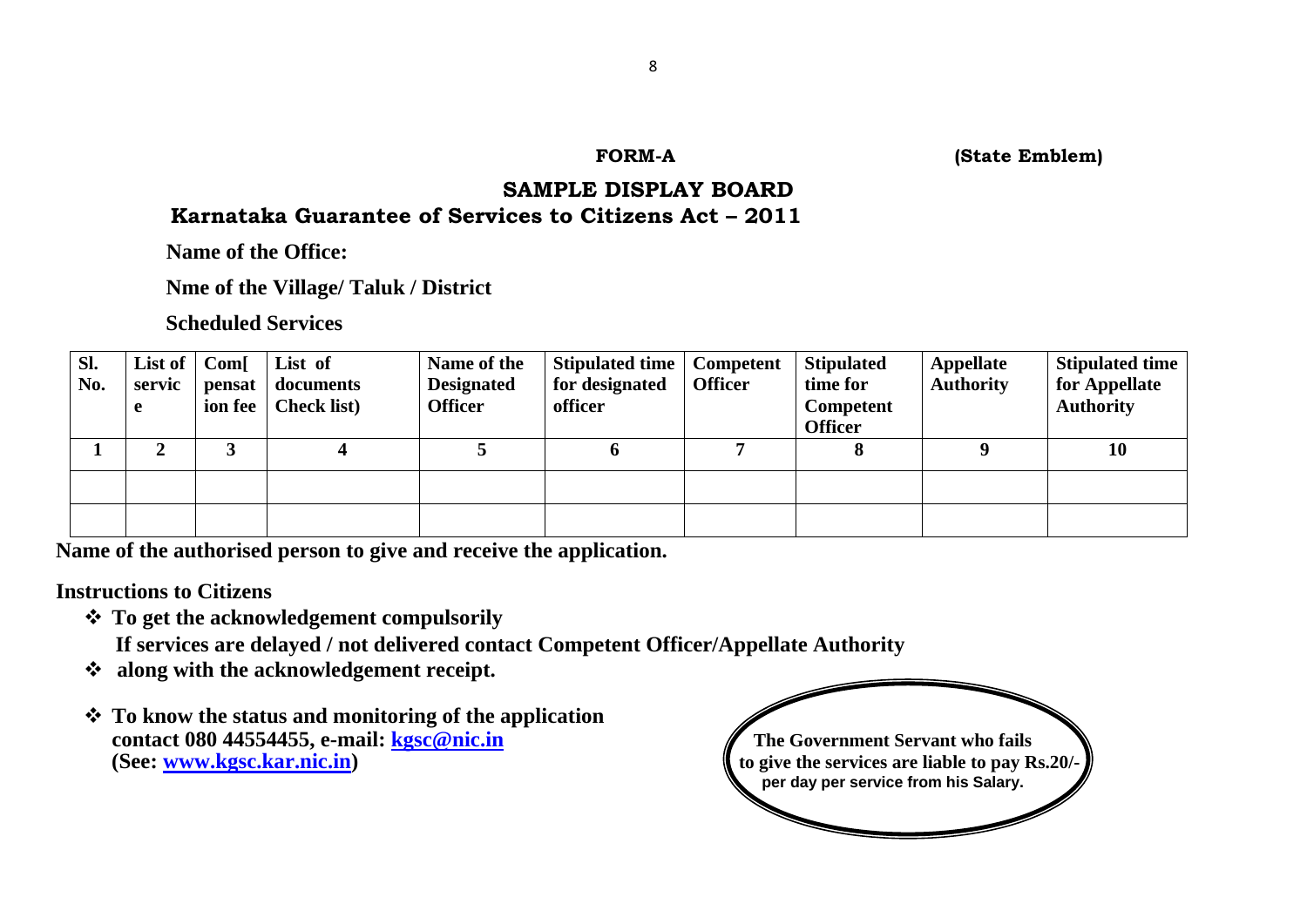#### **FORM-B**

# **(See rule 4(1)**

# **Acknowledgement by the Designated Officer/ Authorised Officer**

|                | with<br>Name of the Applicant  |  |
|----------------|--------------------------------|--|
|                | address                        |  |
| 2.             | Date of application            |  |
| 3.             | Acknowledgement Number         |  |
| 4              | Name of the Designated Officer |  |
|                | with designation and address   |  |
| 5              | Details of services sought     |  |
| 6              | Details of relevant documents  |  |
|                | enclosed with application      |  |
| $\overline{7}$ | Accept (Yes/No)                |  |
| 8              | Proposed date of Delivery      |  |
| 9              | Reject (with reasons)          |  |

# **Place: Signature of the Designated Officer/ Date:** *Authorised Officer.*

# **Form C**

# **Notice for recovery of compensatory cost (Competent Officer)**

You have failed to deliver / delayed the services within the stipulated time under the Karnataka Guarantee of Services to the Citizens Act, 2011 to the applicant Sri ............ having acknowledgement Receipt No........ Therefore, Rs.20/- per day is paid to the applicant for ........ number of days delayed /........... No. of services defaulted as compensatory cost as specified under Section 11(1) of the Act. The compensatory cost of Rs....... , will be recovered from your Salary. You are instructed to give your explanation with justification with in 7 days.

It is further instructed to provide the services within the stipulated time.

**Date:** 

**Place:**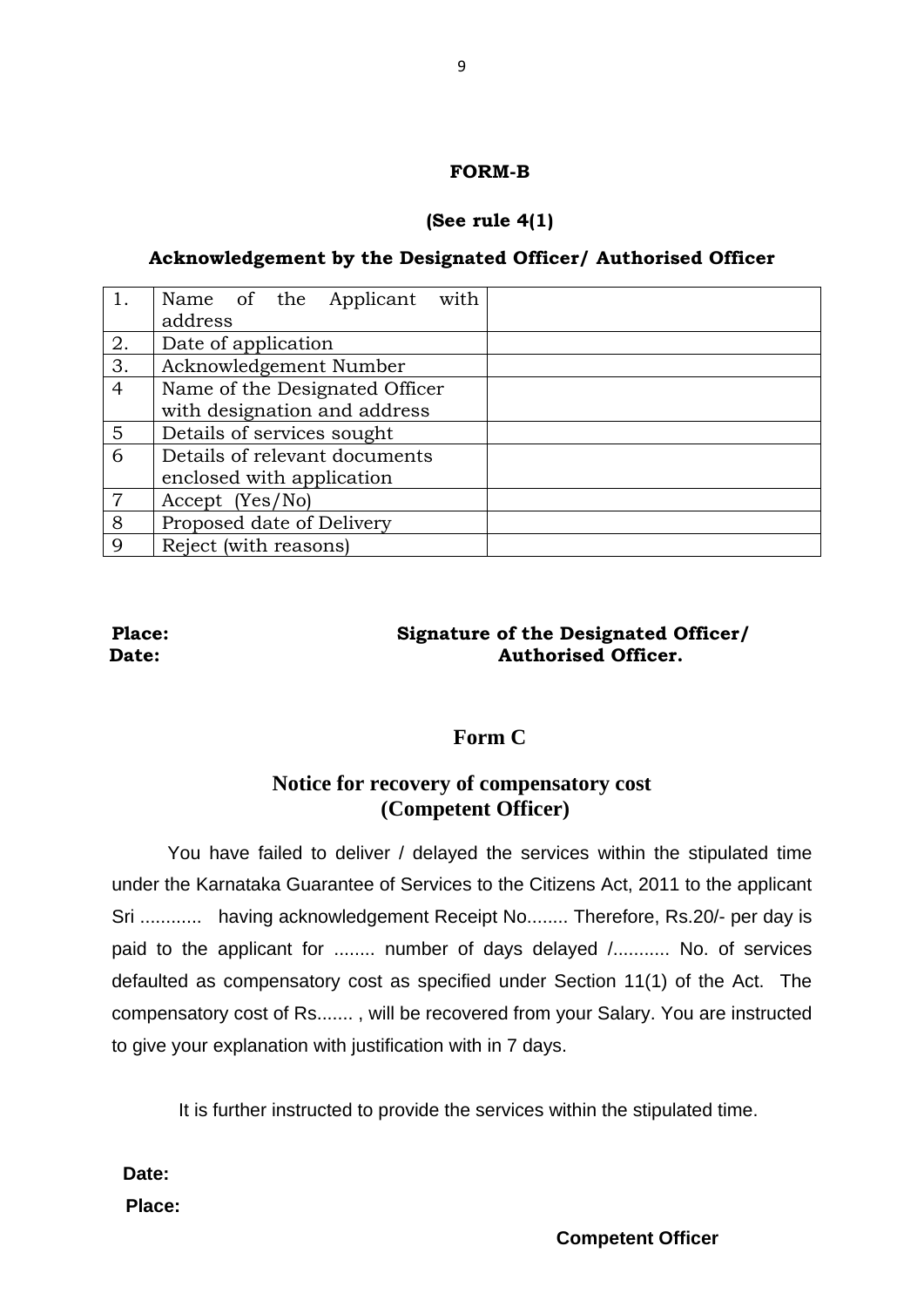# Form D

# Format for Order of the Appellate Authority (Competent Officer/Appellate Authority)

As per application dated:................the services sought under acknowledgement No............., the delay/default in delivering ...........No. of services has been proved. Accordingly an amount of Rs..........has been paid as compensatory cost to the applicant with acknowledgement Receipt No....... In this connection within seven days an explanation was called from the Designated Officer. The appeals of the Applicant/Designated Officer/Competent Officer have been enquired into. Based on the appeals, the documents and other information furnished during the course of enquiry, it has been proved that Sri. ................ has delayed/defaulted in providing ..........No. of services under Section 9 of the Karnataka Guarantee of Services to Citizen Act, 2011. Therefore, the Drawing Officer is instructed to deduct an amount of Rs......... from his salary and credit the same to the concerned Head of Account of the Department.

Date:

Place: Sd/-

(Competent Officer/ Appellate Authority)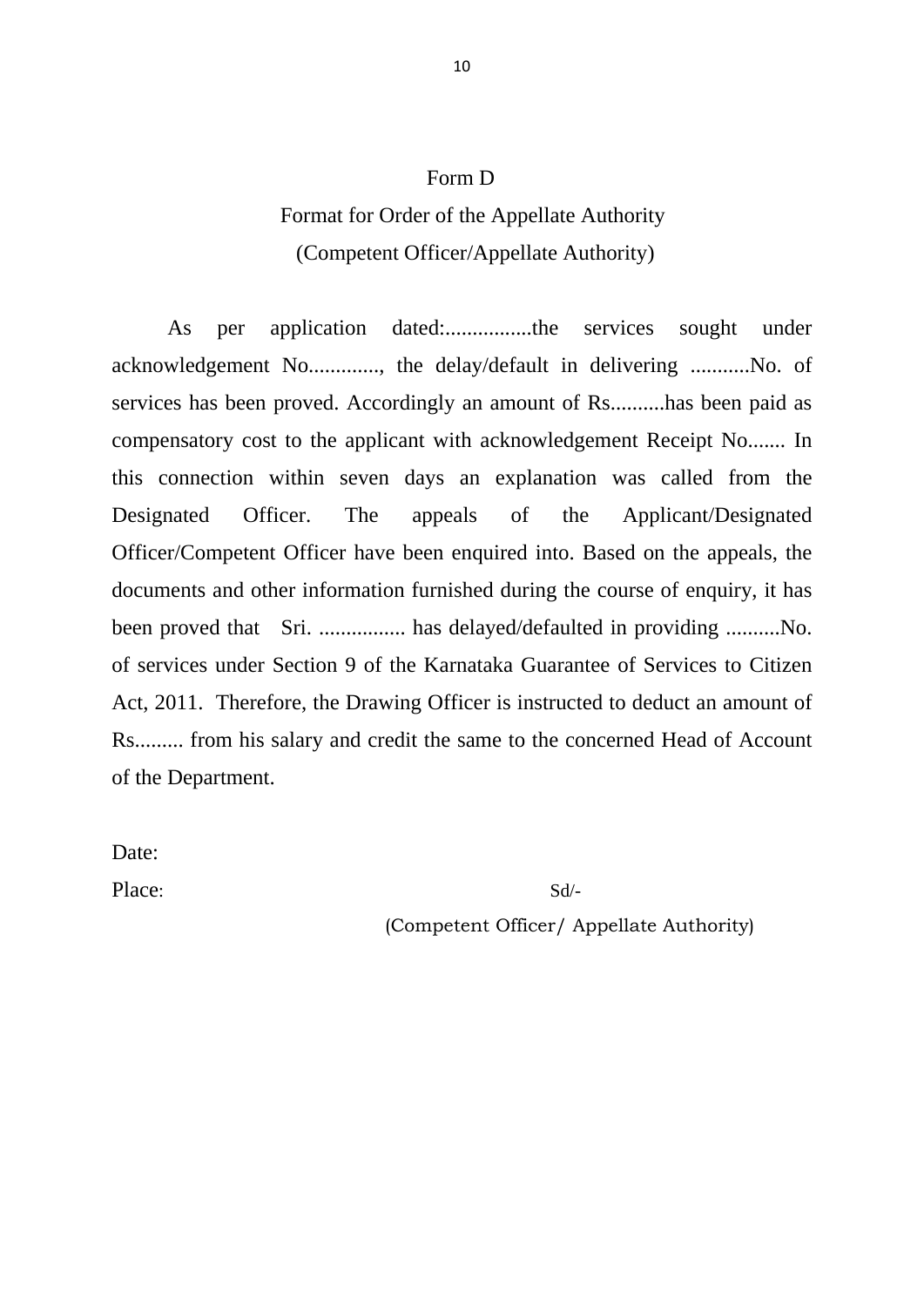#### **FORM E-1**

# **Register to be maintained by the Designated Officer**

# **(Name, designation and address)**

| Sl.   Name of the applicant   Details of services             |  | Details of relevant documents | No. of Services |            |                      |  |
|---------------------------------------------------------------|--|-------------------------------|-----------------|------------|----------------------|--|
| $\overline{N}$ with address and sought<br>acknowledgement No. |  | enclosed to the application   | Delivered       | Rejected   | Delayed              |  |
|                                                               |  |                               |                 | (with      | (No. of days $\vert$ |  |
|                                                               |  |                               |                 | reasons    | delayed)             |  |
|                                                               |  |                               |                 | for        |                      |  |
|                                                               |  |                               |                 | rejection) |                      |  |
|                                                               |  |                               |                 |            |                      |  |

# **Form E-2 Register to be maintained by Competent Officer (Name, Designation and Address)**

| S1. | Name<br>&                         | Date                              | of Details               | Name<br>and                            | Details of                             | <b>Basis</b>   | Relief | Date of               |                               | No. of Services                |
|-----|-----------------------------------|-----------------------------------|--------------------------|----------------------------------------|----------------------------------------|----------------|--------|-----------------------|-------------------------------|--------------------------------|
| No  | Address<br>the<br>of<br>appellant | application<br>with<br>Ack.<br>No | 0f<br>services<br>sought | designation<br>the<br>of<br>designated | relevant<br>documents<br>enclosed with | for<br>appeal  | asked  | disposal<br>of appeal | Date of<br>payment<br>of C.C. | Date of<br>recovery<br>of C.C. |
|     |                                   |                                   |                          | Officer<br>appealed<br>against         | appeal                                 |                |        |                       |                               |                                |
|     | 2                                 | 3                                 | 4                        |                                        | O                                      | $\overline{ }$ | 8      |                       | 10                            |                                |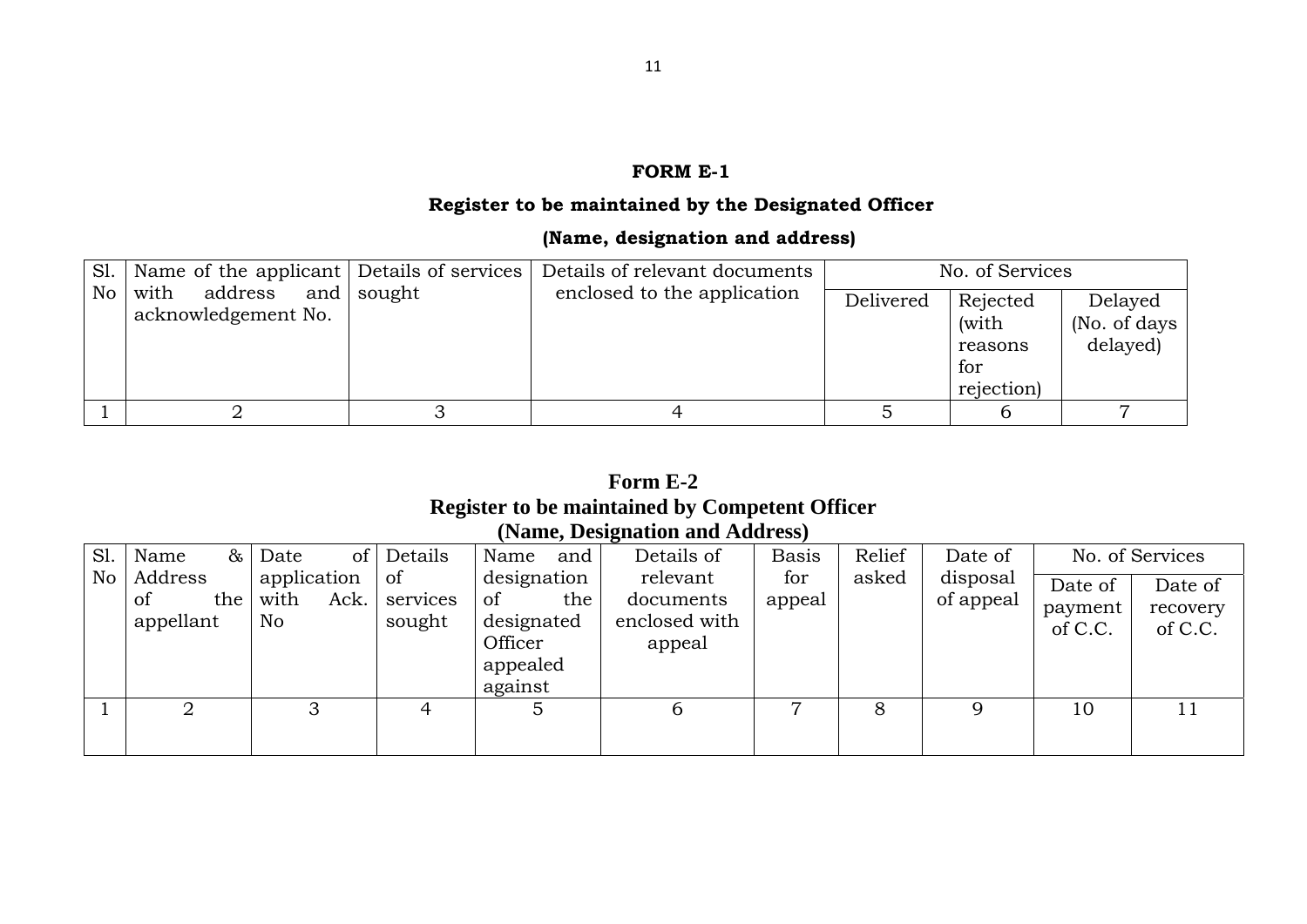# **Form E-3**

# **3. Register to be maintained by Appellate Authority**

| designation<br>disposal |
|-------------------------|
| of the                  |
| Competent               |
| Officer to              |
| whom first              |
| appeal lies             |
|                         |
|                         |
|                         |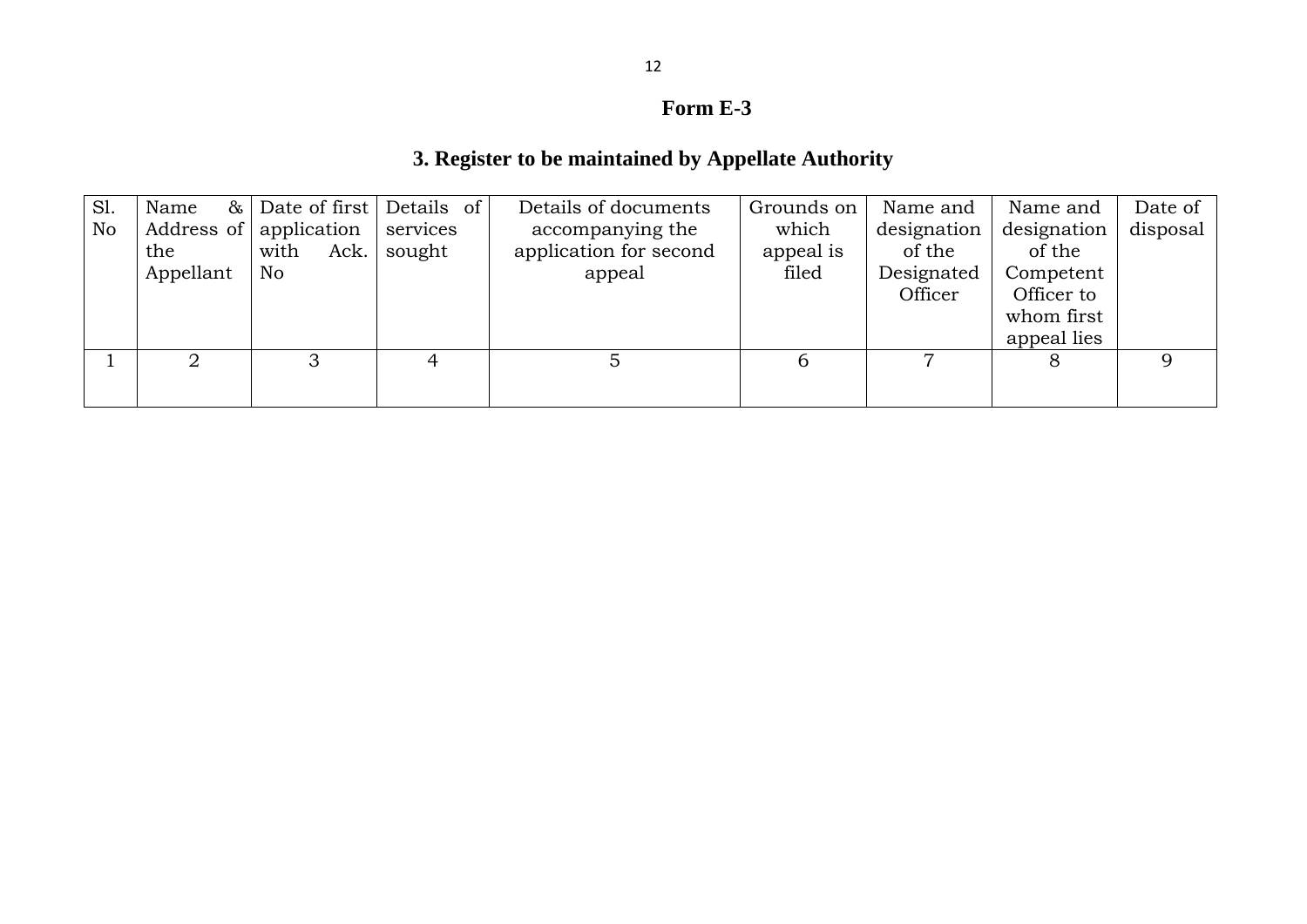#### **Form E-4**

It has been observed that, out of applications received under the Karnataka Guarantee of Services to Citizens Act, 2011, you have failed to deliver the services in ..................cases in the scheduled time as detailed in form E-1. You are hereby directed to give your explanation about the reasons for this delay/default and the precautionary measure taken to solve the same within seven days, failing which disciplinary action will be initiated against you**.** 

#### **Competent Officer/Appellate Authority**

#### **Form E-5**

It has been observed that, out of applications for appeals received under the Karnataka Guarantee of Services to Citizens Act, 2011, you have failed to dispose of ............ No. of appeals within the scheduled time. You are hereby directed to give your explanation within seven days, failing which disciplinary action will be initiated against you**.** 

#### **Disciplinary Authority**

| Name of<br>the<br>Department | Total No. of<br>applications<br>received | No. of<br><b>Officers</b><br>who<br>have<br>defaulted<br>in more<br>than 7<br>cases. | No. of<br>cases<br>where<br>disciplinary<br>action<br>initiated | Common<br>reasons<br>assessed<br>for<br>default | <b>Measures</b><br>taken for<br>reforms |
|------------------------------|------------------------------------------|--------------------------------------------------------------------------------------|-----------------------------------------------------------------|-------------------------------------------------|-----------------------------------------|
|                              | 2                                        | З                                                                                    | Δ                                                               | 5                                               | 6                                       |

#### **Form E-6**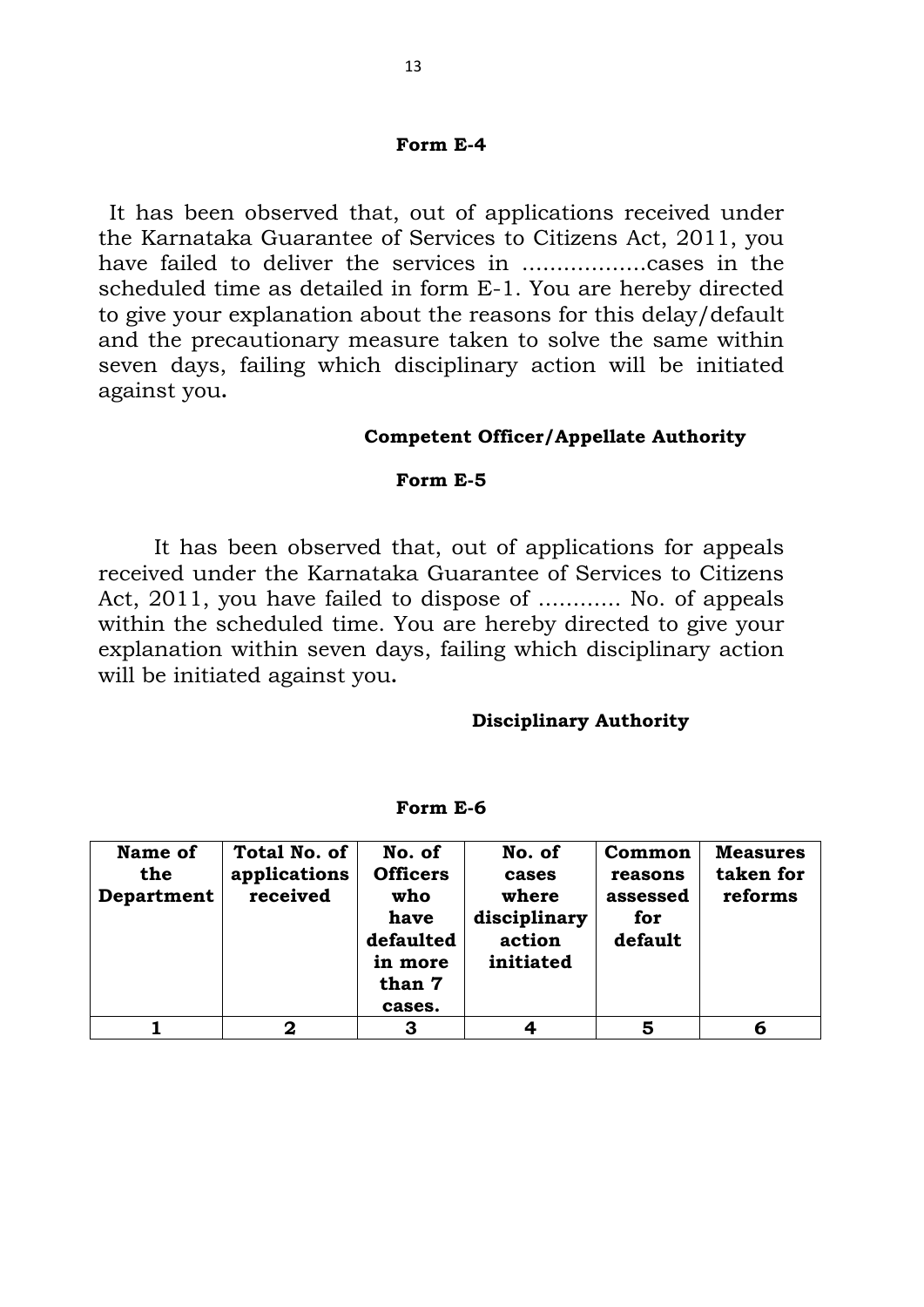## **Form E- 7 (Draft Appreciation letter)**

 It is matter of pride that you have delivered the services under the Karnataka Guarantee of Services to the Citzens Act, 2011 in time to the citizens throughout the year. Because of the best services rendered by you, the Department and the Government have earned good name and has resulted in promoting good faith in the citizens towards the Act and the administrative reforms measures taken by the Government. It is assumed that the employees will get encouragement and enthusiasm from your model service. I would like to place on record the Government appreciation for the outstanding (default free) service rendered by you in the year..........

Wishing you many more success in future.

#### **Secretary of the Department**

## **By Order and in the name of the Governor of Karnataka,**

(K.G.Shashikala) Under Secretary to Government, DPAR (AR-Citizen Services)

To:

The Compiler, Karnataka Gazette, Bangalore for publication in the Karnataka Gazette Extraordinary and to supply twenty thousand copies immediately undersigned,  $6<sup>th</sup>$  Floor,  $2<sup>nd</sup>$  Stage, M.S. Building, Bangalore-560 001.

Copy to:

- 1. The Accountant General, (Accounts)/(A & E) Kartnataka, Bangalore.
- 2. The Additional Chief Secretaries to Government, Urban Development Department/

Forest, Ecology & Environment Department.

- 3. All Principal Secretaries / Secretaries to Government
- 4. The Chief Electoral Officer, Karnataka, Dr. Ambedkar Veedhi, Bangalore-1
- 5. The Regional Commissioners of all Regions.
- 6. All Deputy Commissioners of Districts .
- 7. All Chief Executive Officers of Zilla Panchayats.
- 8. All Heads of Departments.
- 9. Heads of Boards and Corporations.